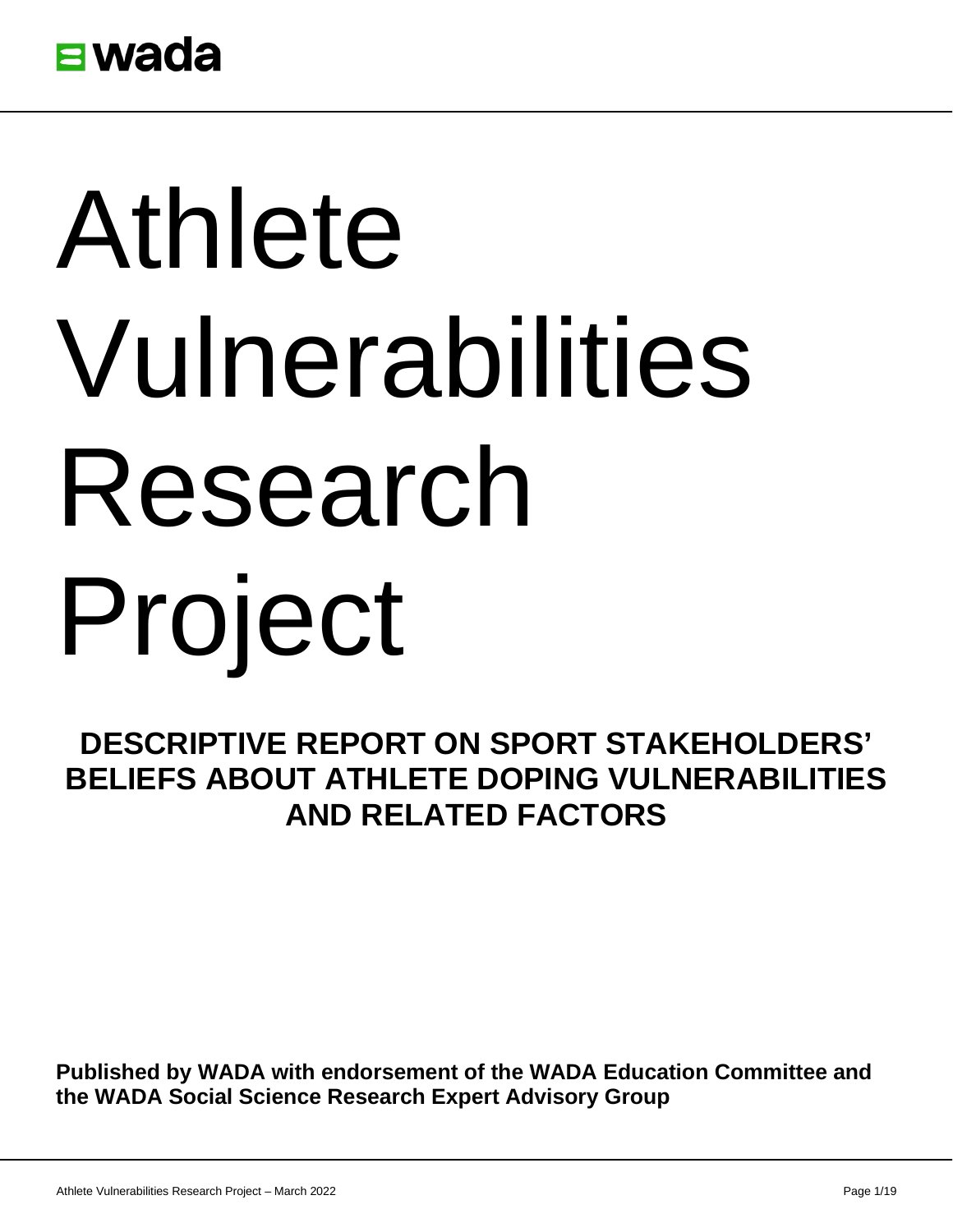

#### **Table of Contents**

| 4.1: Most Important Factors Perceived to Increase Vulnerability to Doping 7           |  |
|---------------------------------------------------------------------------------------|--|
|                                                                                       |  |
| 4.4 Perceived Most Relevant Motivations for Doping by Athletes in Their Sport 10      |  |
|                                                                                       |  |
|                                                                                       |  |
|                                                                                       |  |
|                                                                                       |  |
| 4.8 Perceived Most Influential Athlete Support Personnel Along the Athlete Pathway 14 |  |
| 4.9 Beliefs About Ways to Support Vulnerable Athletes to Prevent Doping  15           |  |
|                                                                                       |  |
|                                                                                       |  |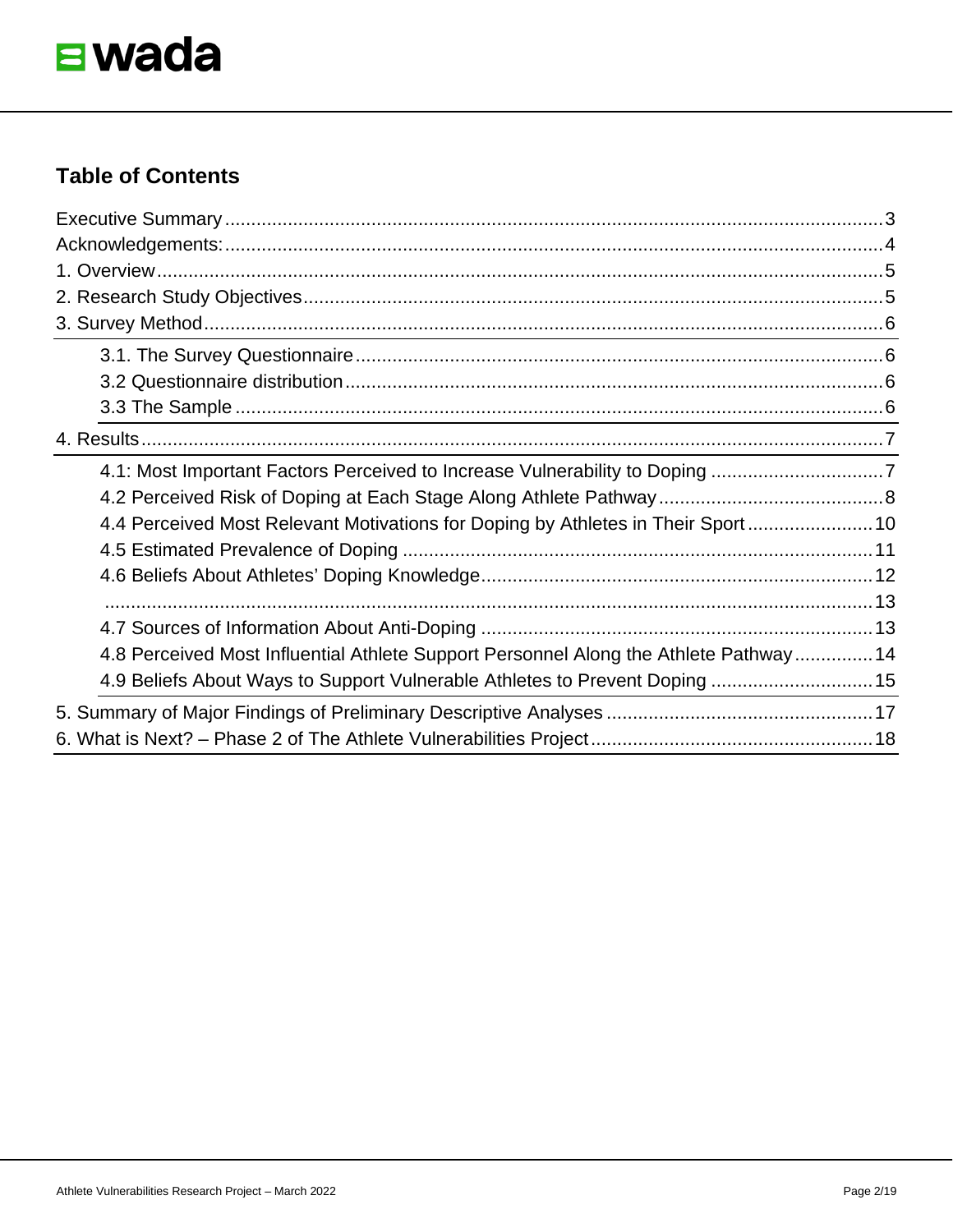# <span id="page-2-0"></span>Executive Summary

In 2021, WADA, in collaboration with l'Université de Sherbrooke, conducted a survey of stakeholders, specifically personnel of International Federations (IF) and National Federations (NF). The overall objective was to gather information with respect to their perceptions of their athletes' doping vulnerabilities, motivations, sources of knowledge, and related behaviors and beliefs. Although not intended, the same questionnaire was also made available by some of these stakeholders to their athletes, thus allowing a comparison of stakeholder perceptions with athletes' perceptions in their sport. This descriptive report summarizes a number of the survey findings revealed in the first phase of data analysis.

Based on findings of a literature review, a structured questionnaire was developed to assess respondents' insights on several areas related to athletes' vulnerability to doping. Completed questionnaires were obtained from 355 sport organization personnel (coaches/ technical personnel, medical personnel and administrators/ leaders of sport federations) and 219 athletes, a total of 574 respondents from 85 countries and 59 sports. There was some concentration of respondents from a limited number of geographic regions and from several sports which limit the generalizability of some of the results. Nevertheless, these data provide preliminary implications for organizations planning and implementing education programs or other interventions and can be used as comparison data for countries or sports conducting further research in this area.

In relation to doping vulnerability factors, nine were nominated by both sport organization personnel (sport personnel) and athletes as 'most important'. These indicate that anti-doping education efforts need to cover a broad range of topics. A major point of difference between sport personnel and athletes was that 'nutritional supplements' was considered the most important by sport personnel with almost 50% nominating this factor, whereas it was the 6<sup>th</sup> most frequently nominated factor by athletes and was nominated by just under 20%. Factors related to the physical requirements of sports and psychosocial factors were also highly nominated.

International-level athletes were nominated as the category of athlete most vulnerable to doping, including for inadvertent doping. Athletes at earlier stages of their career and at lower levels of the athlete pathway were nominated as having a higher risk of inadvertent doping than intentional doping. These findings, together with the opinion from sport personnel that nutritional supplements increase vulnerability to doping, indicate that developing behaviors to mitigate such risks needs to be a prominent part of education programs at every stage of the athlete pathway.

Coaches were nominated as the most influential personnel throughout the athlete pathway, particularly at the higher stages, with personal/ social connections (i.e., Parents, Partners and Peers) frequently nominated at lower stages. Educational programs for coaches need to be tailored to ensure they meet their needs, enabling them to provide accurate information and advice to their athletes.

Education was identified as the best way to support athletes who may be vulnerable to doping, along with support beyond traditional education programs, such as nutritional and psychological support.

WADA will continue to collaborate with Université de Sherbrooke in further analyzing the data from the survey as well as supporting other research initiatives related to athlete vulnerabilities to doping.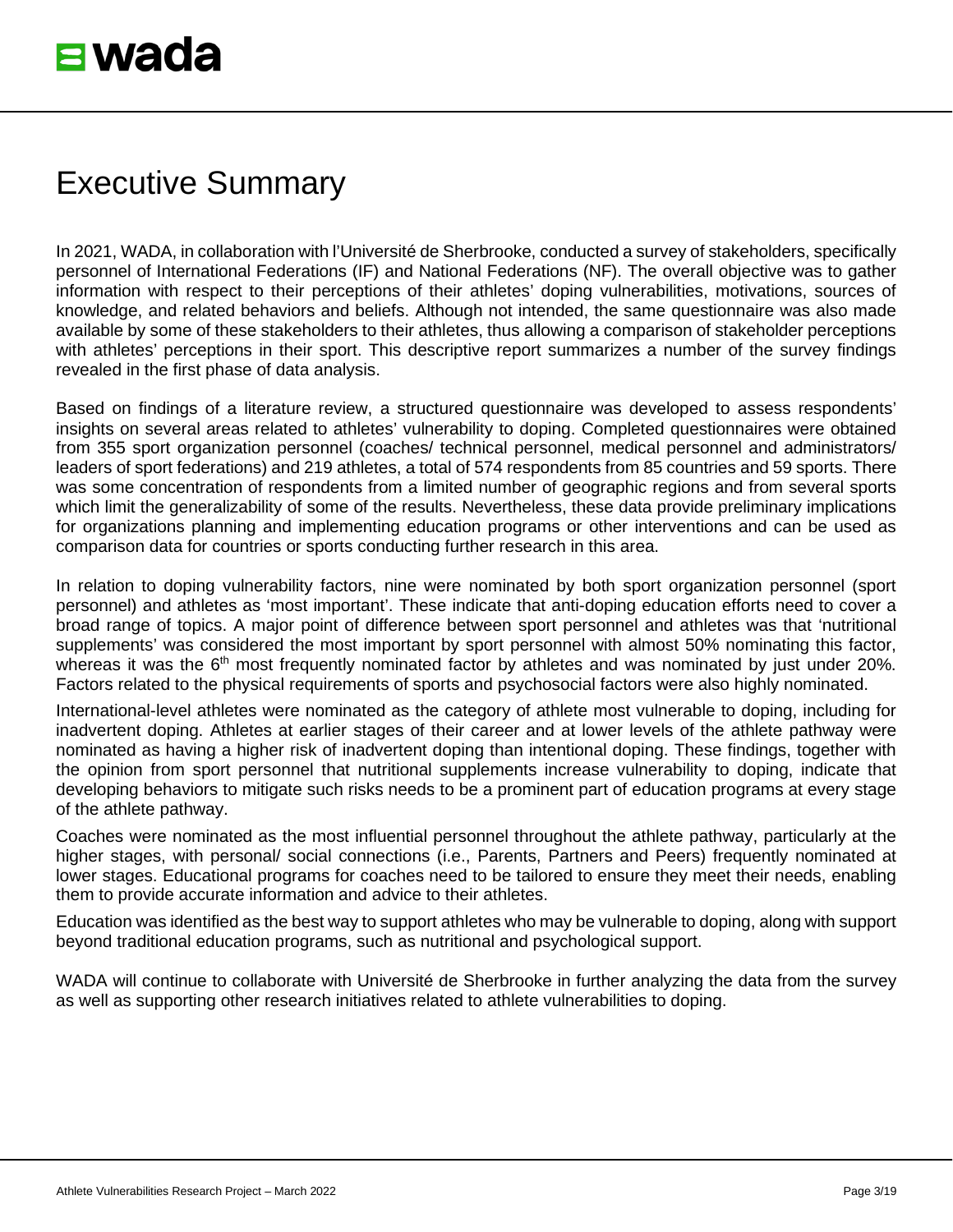

# <span id="page-3-0"></span>Acknowledgements

This report is based on research conducted by l'Université de Sherbrooke in collaboration with the WADA Education Department. The research project was supported and partly funded by a MITACS Accelerate grant.

Researchers:

Samuel St-Martin

Professor David Pavot (Research Chair on Anti-Doping in Sport)



Chaire de recherche sur l'antidopage dans le sport



WADA would like to acknowledge all the respondents to the research survey who took time to complete the questionnaire, providing valuable insight.

WADA would also like to thank the international and national federations, and WADA staff members who promoted and circulated the questionnaire, recognizing the value of such a research study.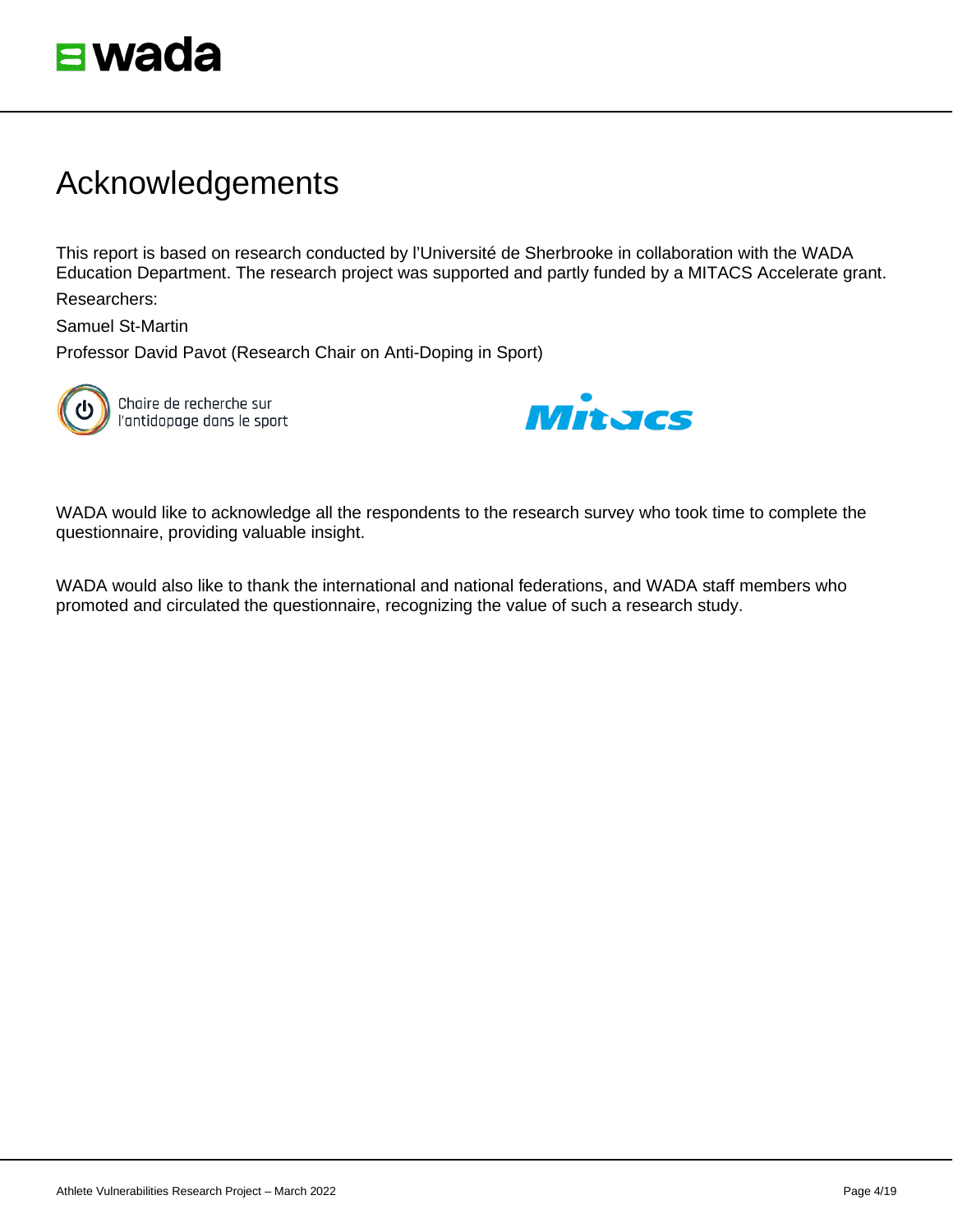# <span id="page-4-0"></span>1.Overview

WADA's Strategic Plan, '*Leading Anti-Doping in a New Era: 2020-2024'* specifies that research is a key initiative and that such research should 'focus on impactful research based on key priorities and outcomes'. In addition, the Strategic Plan sets 'Being Athlete Centered' as a strategic priority. A key initiative under this priority is on the topic of athlete vulnerabilities, whereby WADA aims to 'identify vulnerable athlete groups to connect, support and recommend appropriate interventions'. WADA will examine a number of ways to support this initiative through the Social Science Research Program. The first phase of this was to engage with l'Université de Sherbrooke who holds the Research Chair on Anti-Doping in Sport, in examining and furthering our understanding of vulnerability factors to doping and the perceptions of our stakeholders on this topic.

In 2021, in collaboration with l'Université de Sherbrooke, a survey was launched by WADA of stakeholders, specifically International Federations (IF) and National Federations (NF). The overall objective was to gather information with respect to their perceptions of their athletes' doping vulnerabilities, motivations, sources of knowledge, and related behaviors and beliefs. Although not intended, the same questionnaire was also made available by some of these stakeholders to their athletes, thus allowing a comparison of stakeholder perceptions with athletes' perceptions in their sport. This descriptive report summarizes several of the survey findings revealed in the first phase of data analysis.

# <span id="page-4-1"></span>2. Research Study Objectives

The overall aims of the research study were to:

- (i) review the literature with respect to athletes' doping vulnerabilities and related factors;
- (ii) conduct a survey to obtain stakeholders' beliefs about these factors; [1](#page-4-2)
- (iii) translate the key findings into considerations for anti-doping programs and interventions by stakeholders; and
- (iv) identify areas requiring further research on the topic of athlete vulnerabilities to doping.

This descriptive report focuses on the findings from the survey conducted with WADA stakeholders from the sports movement. The survey was an initial scoping survey of International Federation (IF) and National Federation (NF) personnel familiar with the culture and structure of their sport (sport personnel) – as well as any other individuals who could provide an informed perspective on the vulnerability of athletes in their sport.

<span id="page-4-2"></span> $1$  As referenced in Section 1 – Athletes were not the original intended recipient of the survey. However, as some sports federations did engage athletes to complete the survey this has allowed a comparative analysis to be undertaken, comparing sports personnel views/beliefs with those of athletes.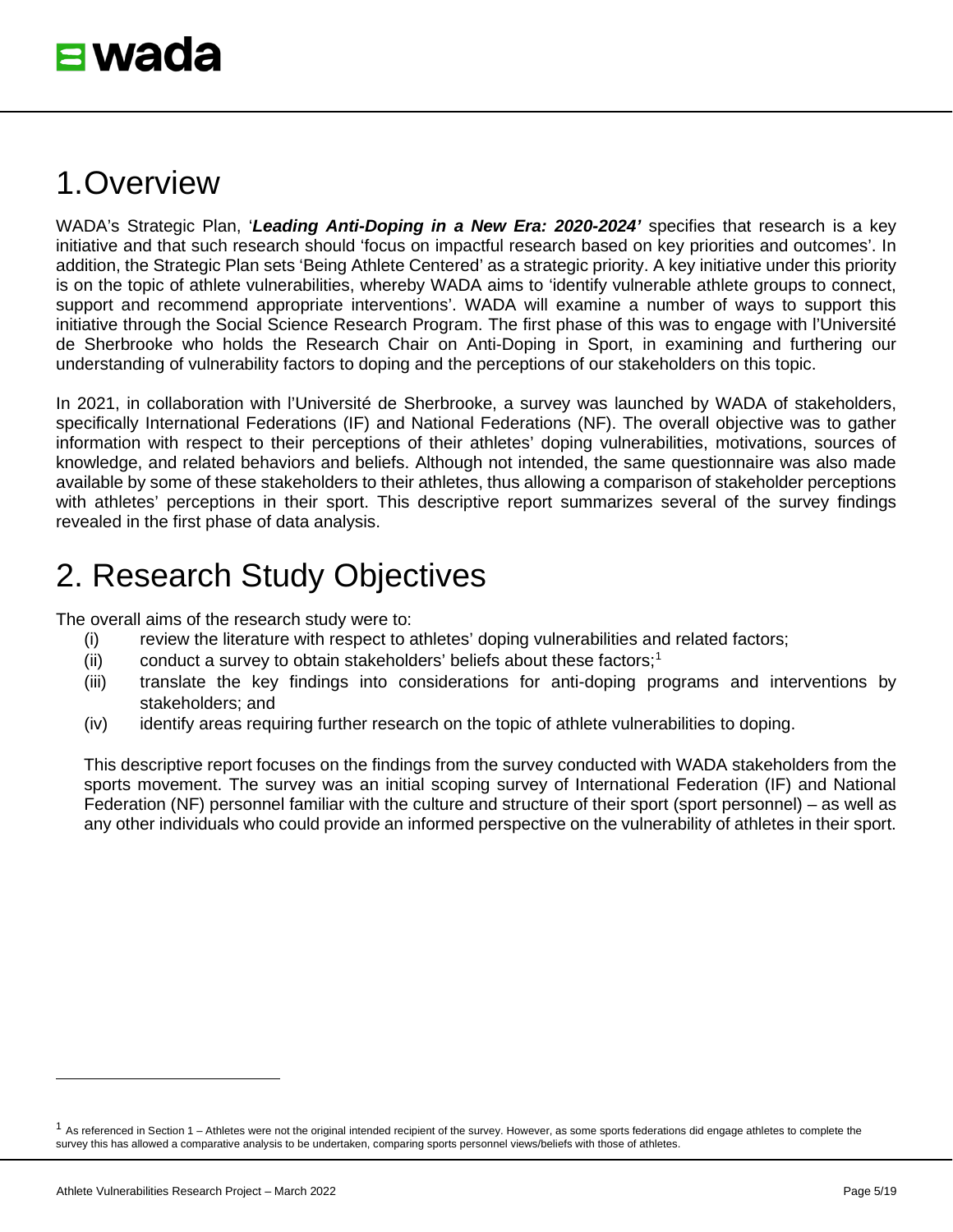# <span id="page-5-0"></span>3. Survey Method

## <span id="page-5-1"></span>3.1. The Survey Questionnaire

Based on findings from the literature review, a structured questionnaire was developed to assess the following: (a) what respondents considered to be the most important vulnerability factors and motivations for athletes to dope; (b) perceptions of athletes' knowledge about doping and their major sources of information about doping; (c) perceived doping risk along the athlete pathway; (d) perceived use of banned substances, nutritional supplements and emerging drugs; (e) perceived influence of various athlete support personnel on athletes along the athlete pathway<sup>[2](#page-5-4)</sup>; (f) beliefs about ways to support vulnerable athletes to prevent doping; (g) beliefs about inadvertent doping.

#### <span id="page-5-2"></span>3.2 Questionnaire distribution

The questionnaire was distributed to IFs to be completed by their personnel familiar with the culture and structure of their sport. They were also asked to distribute the questionnaire to their NFs and to other individuals who could provide an informed perspective on the vulnerability of athletes in their sport. The questionnaire was available online between 23 April and 13 June 2021. Although the questionnaire was intended only for the above personnel, a number of IFs and NFs distributed the questionnaire to athletes.

## <span id="page-5-3"></span>3.3 The Sample

Completed questionnaires were obtained from 355 sport personnel (coaches/technical personnel, medical personnel and administrators/leaders of sport federations) from 85 countries and 46 sports, and 219 athletes from 30 countries and 35 sports, **a total of 574 respondents from 85 countries and 59 sports**.

Of both sport personnel and athletes, around 70% were affiliated with a national organization and just under 30% were affiliated with an international organization, around 60% represented team sports and just under 40% represented individual sports.

While this broad representation across countries and sports is a strength of the survey, there was some concentration of respondents from a limited number of geographic regions and from several sports. For example, of the 123 Latin American respondents, 80% (99) were from two countries: Argentina (50) and Colombia (49); of the 156 Asia/Oceania respondents 57% were from just two of the 18 countries that responded: India 50, Malaysia 39; of the 128 Team sport athletes, 82% (105) were from just two sports: rugby (55) and field hockey (50); and of the 48 Medical respondents, 50% (24) were from rugby. These concentrations limit the generalizability of some of the results and will require confirmation in further representative samples. Nevertheless, these data provide preliminary implications for organizations planning and implementing education programs or other interventions and can be used as comparison data for countries or sports conducting further research in this area.

<span id="page-5-4"></span><sup>&</sup>lt;sup>2</sup> Athlete Pathway refers to the generic athlete pathway that is presented in the Guidelines for th[e International Standard for Education](https://www.wada-ama.org/en/resources/education-and-prevention/guidelines-for-the-2021-international-standard-for-education-ise) and consists of seven broad stages; International-level, National-level, Talented, Youth, Children and School Sport, Recreational athletes and Physical Activity/Fitness. Masters-level athletes were also included as a separate category in this survey.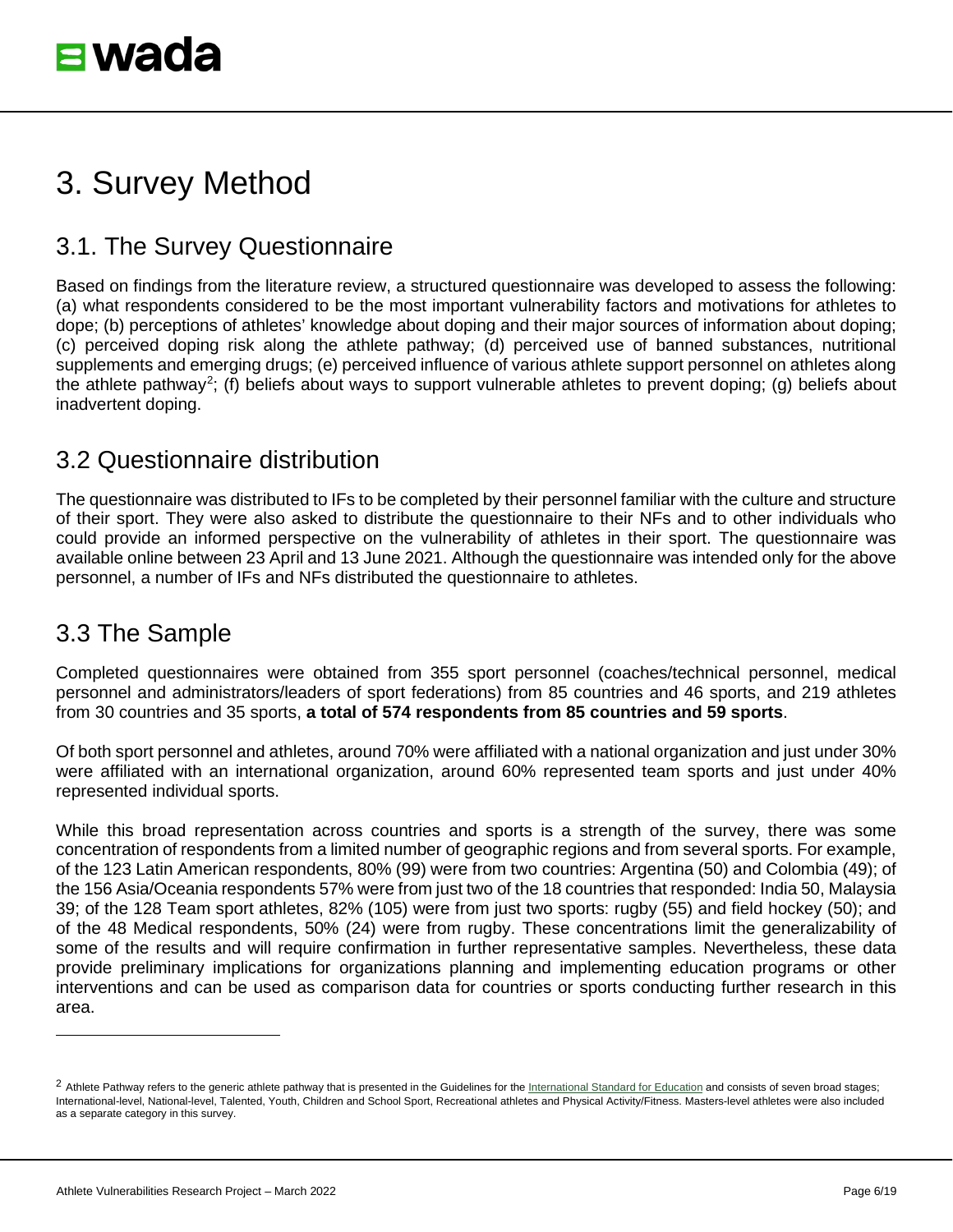# <span id="page-6-0"></span>4. Results

This descriptive report focuses on the summary results for the factors covered in the survey. In most cases the findings are presented for sport personnel and athletes separately.

## <span id="page-6-1"></span>4.1 Most Important Factors Perceived to Increase Vulnerability to Doping

Respondents were presented with a list of 35 vulnerability factors identified in the literature and asked to nominate three to five that they considered the 'most important risks for athletes' in their sport. The perceived most important factors nominated by 15% or more of sport personnel and athletes are shown in Figure 1.

Whilst there is common agreement between sport personnel and athletes on a number of these vulnerabilities, Figure 1 shows that sport personnel are far more likely than athletes to consider the use of nutritional supplements as increasing athlete vulnerability (and particularly medical personnel). Consistent with the overall concept of 'performance-enhancement', both athletes and sport personnel nominated physical factors amongst their most important factors (e.g., need for fast physical change; high rate of injury; increased physicality requirement). Psycho-social factors were also frequently nominated (e.g., negative social environment; pressure of expectation; goal orientation).



Most Important Doping Vulnerability Factors For Athletes and Sport Personnel

*Figure 1: Perceived 'Most Important' Doping Vulnerability Factors by Respondent Type*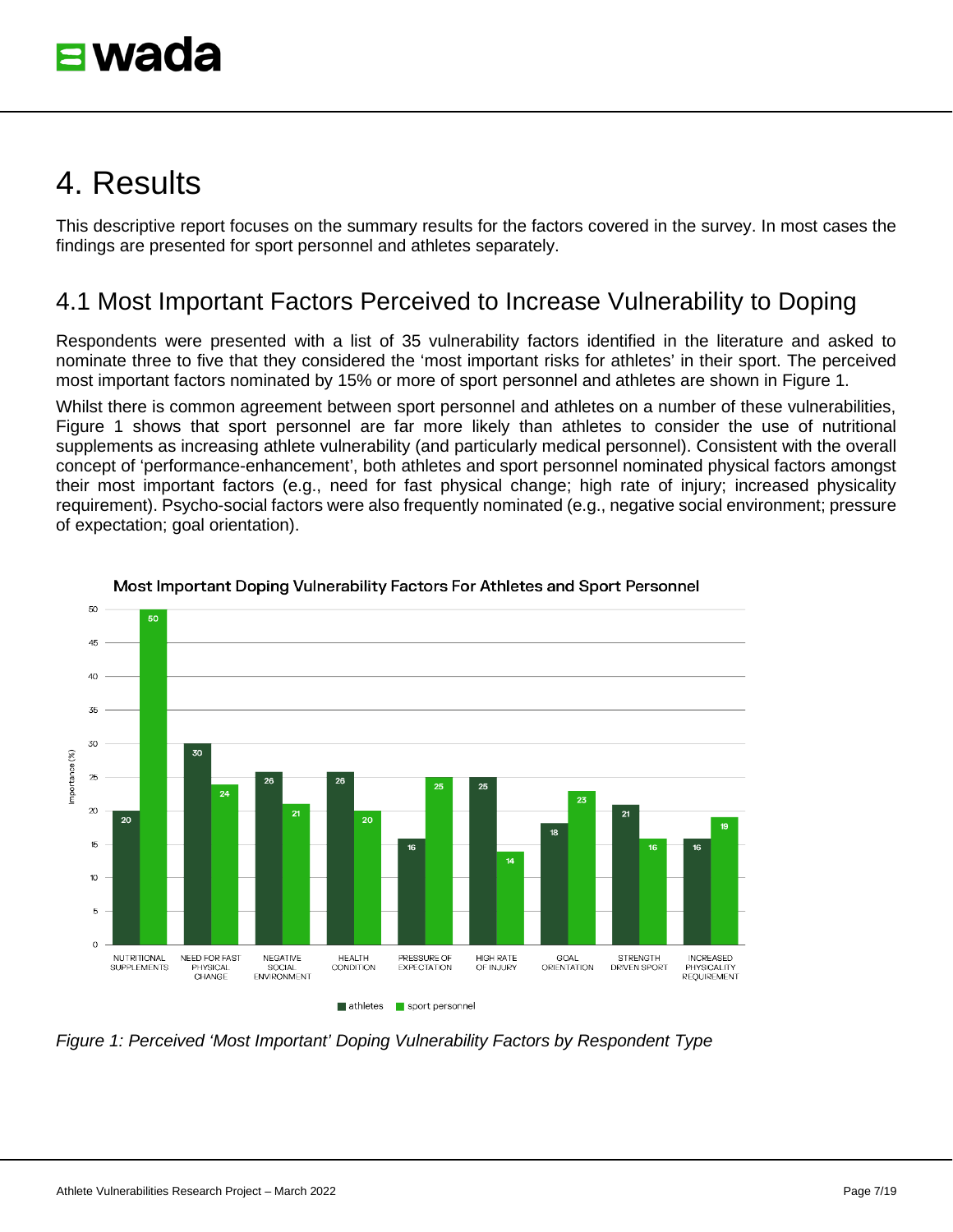Nutritional supplements were identified as the most important vulnerability factor by personnel working with sport federations, highlighting the risk of inadvertent doping. The difference between sport federation personnel and athletes may emphasize this further, underlining that athletes may be unaware of the risks of supplement use. This will require further investigation.

Likewise, athletes identifying physical and environmental factors may indicate an insight into vulnerability that sports personnel may not be fully aware of, including the role sports personnel could play in alleviating these pressures through policy, interventions and everyday practice.

## <span id="page-7-0"></span>4.2 Perceived Risk of Doping at Each Stage Along Athlete Pathway

Respondents were presented with a seven-stage athlete pathway in line with the model athlete pathway depicted in the Guidelines for Education and asked to rate the risk of doping at each stage for male and female athletes in their sport, on a six-point scale from 'no risk' to 'very high risk'. The percent nominating each stage as 'high' or 'very high' risk (the top two categories) are shown in Figure 2a for male athletes and in Figure 2b for female athletes.



Risk Of Doping by Male Athletes At Each Stage Along Athlete Pathway

*Figure 2a: Perceived Risk of Doping by Male Athletes at Each Stage Along Athlete Pathway*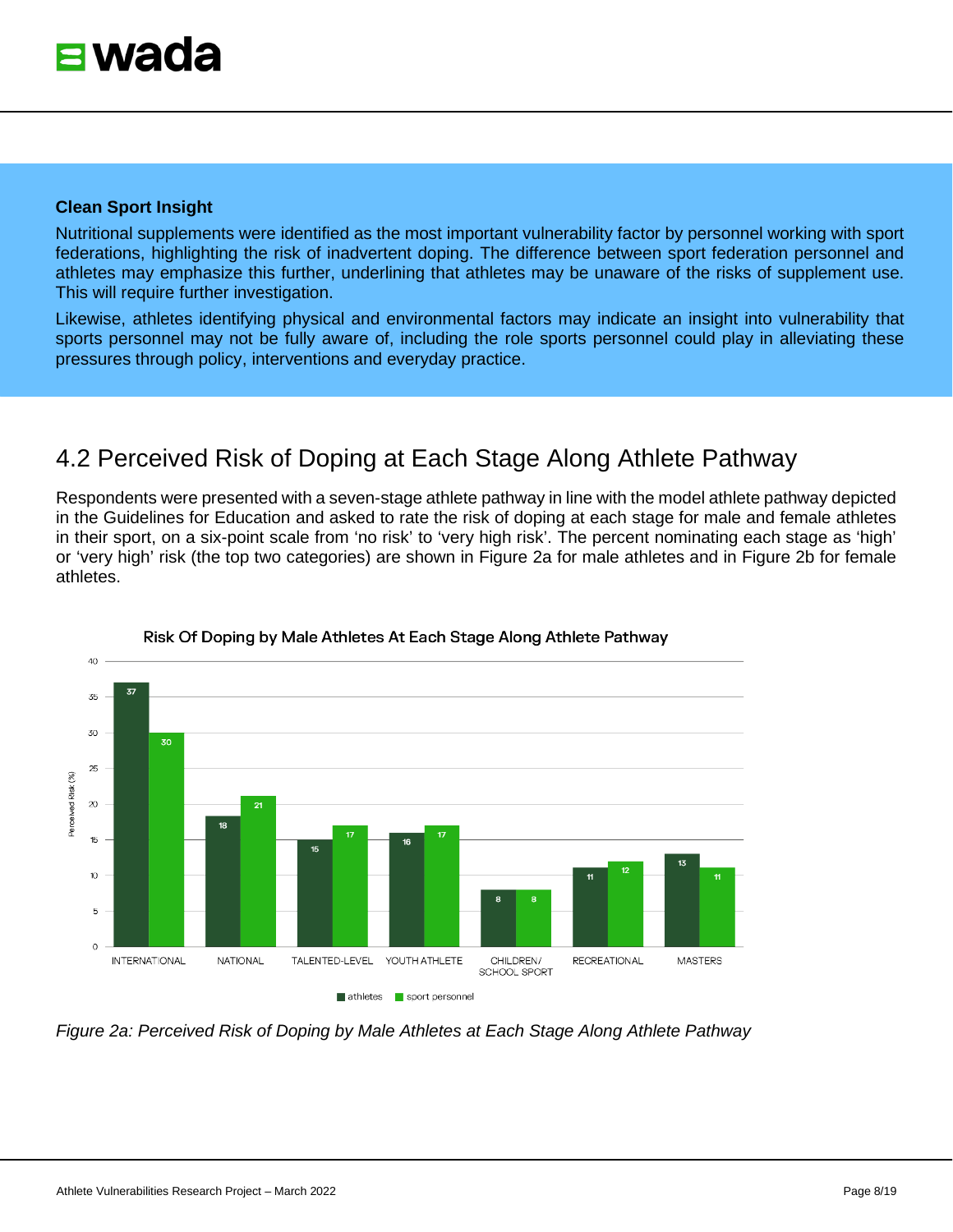



Risk Of Doping by Female Athletes At Each Stage Along Athlete Pathway

*Figure 2b: Perceived Risk of Doping by Female Athletes at Each Stage Along Athlete Pathway* 

Figures 2a and 2b show that both sport personnel and athletes consider international-level athletes (both male and female) to be at the highest risk for doping. In general, both sport personnel and athletes perceive the risk to increase as the athlete advances up these stages, and that female athletes are at less risk for doping than male athletes. Nevertheless, 25% of sport personnel and 29% of athletes consider international female athletes to be at 'high or very high' risk (compared to 30% and 37% respectively perceiving male athletes to be at 'high or very high' risk).

However, when participants were asked about the risk of *inadvertent* doping at each stage along the athlete pathway, Figure 3 shows a far greater perceived risk than for (intentional) doping at earlier levels on the pathway. This indicates a need for education on inadvertent doping at all stages of the athlete's career.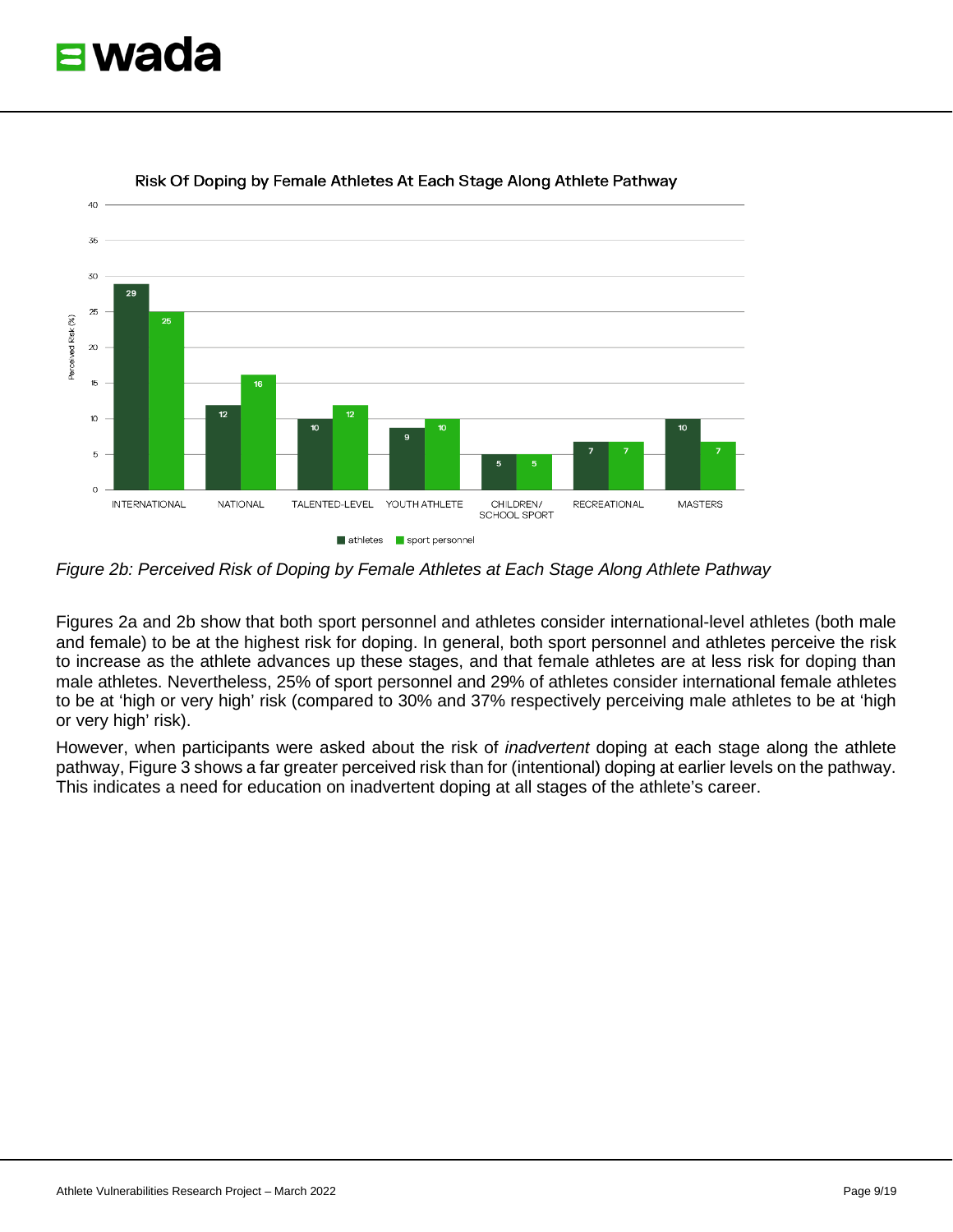



#### Risk Of Inadvertent Doping At Each Stage Along Athlete Pathway

#### **Clean Sport Insight**

The risk of inadvertent doping and how to develop behaviors to mitigate such risks needs to be a prominent part of education programs at every stage of the athlete pathway.

## <span id="page-9-0"></span>4.4 Perceived Most Relevant Motivations for Doping by Athletes in Their Sport

Respondents were presented with the list of nine doping motivations in Figure 4 and asked to rate each one on a six-category scale from 'do not apply' to 'most relevant' for athletes in their sport. The percent nominating each motivation as either 'relevant' or 'most relevant' (the top two categories) are presented in Figure 4.

Figure 4 shows general agreement between sport personnel and athletes as to the relevance of these motivations, with all being rated as 'relevant' or 'most relevant' by at least 20% of sport personnel and athletes. The five 'most nominated' relevant motivations for both sport personnel and athletes were performance enhancement, meeting or exceeding expectations, compensating for deficiencies, seeking approval or fame, and financial rewards. However, sport personnel were more likely than athletes to nominate 'performance enhancement': 73% vs 57%.

*Figure 3: Perceived Risk of Inadvertent Doping by Athletes at Each Stage Along Athlete Pathway*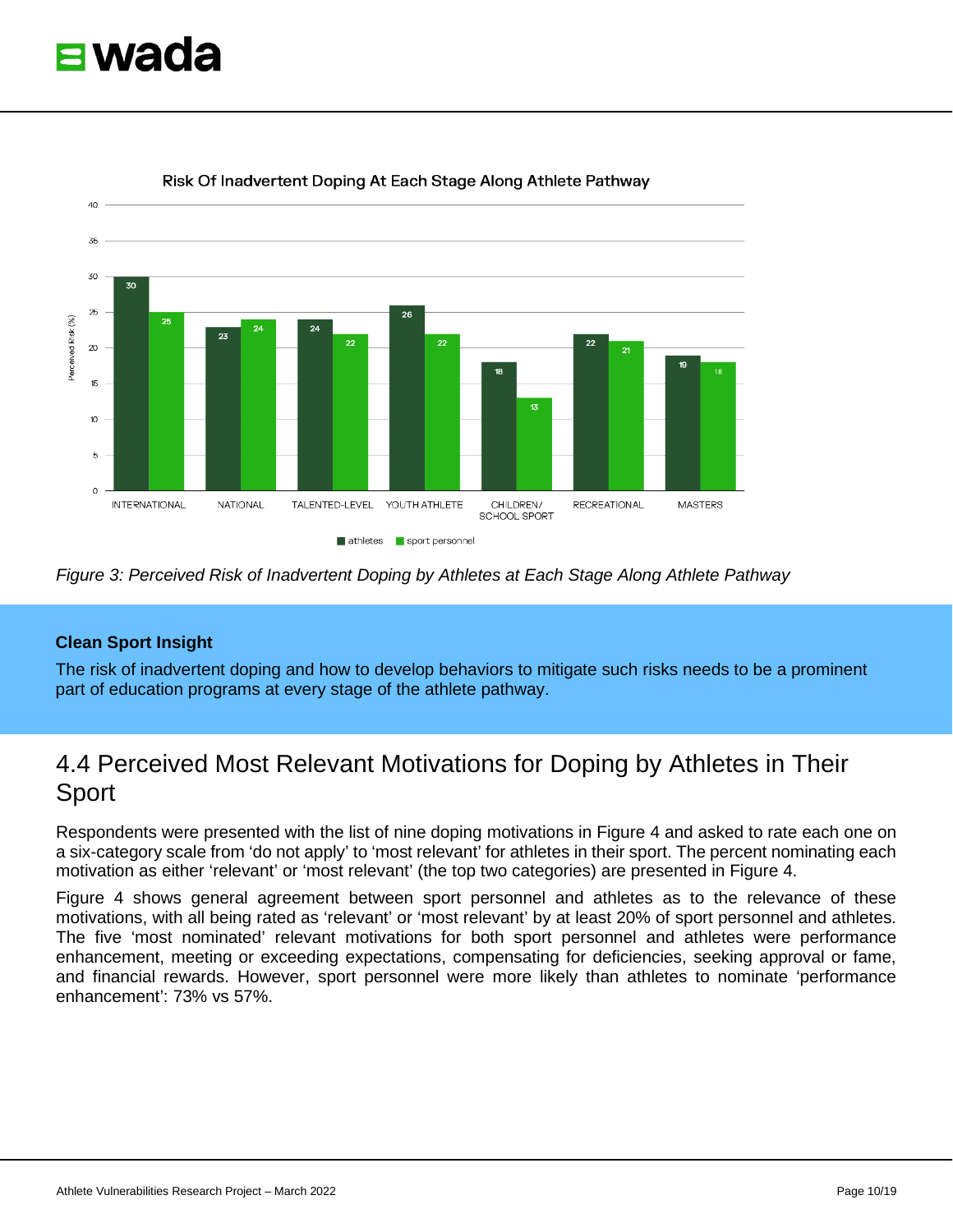



Most Relevant Motivations for Doping by Athletes in Their Sport

*Figure 4: Perceived Most Relevant Doping Motivations* 

Performance enhancement was nominated the most relevant motivation for doping by both athletes and stakeholders. ADOs should consider this as part of their education programs but, importantly, there are other reasons why athletes might dope, these must also be considered and addressed when planning and delivering education as well as wider anti-doping strategies.

Given the prominence of performance enhancement, it is important to understand why athletes want to improve their performance, beyond winning, and what drives them to dope to do that.

#### <span id="page-10-0"></span>4.5 Estimated Prevalence of Doping

Respondents were asked to estimate what percentage of athletes could be doping in their sport. Overall, the total sample estimated 21% of athletes to be doping. Athletes had a higher estimation at 25% compared to all stakeholders at 21%. Stakeholder types varied with their estimates, with coaches/technical personnel estimating 22%, medical personnel 17% and administrators/federation leaders the lowest at 15%.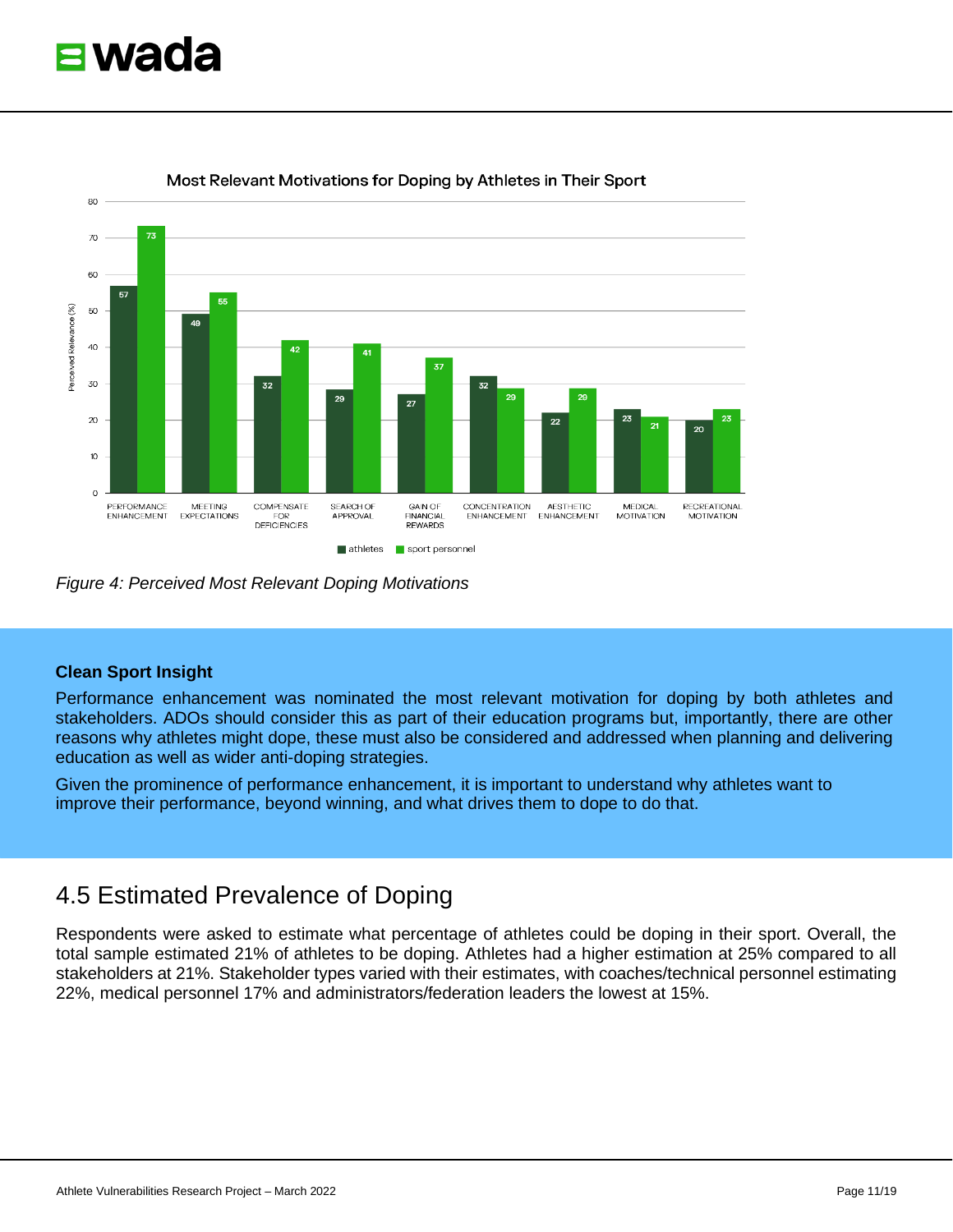Perceptions of the prevalence of doping may have an impact on athletes' own vulnerability to doping. The difference between administrators' perceptions (15%) and athletes' perceptions (25%) highlights the need to understand this issue better so that probable misperceptions on the reality of the behavior of doping do not pervade; for example, the belief that 'everyone is doing it'.

WADA is currently working on developing tools and guidance for ADOs to be able to determine the prevalence more reliably in their sports and countries.

## <span id="page-11-0"></span>4.6 Beliefs About Athletes' Doping Knowledge

Respondents were presented with the eight knowledge areas listed in Figure 5 and asked to rate the perceived knowledge of athletes in their sport on each of these areas on a six-category scale from 'do not know' to 'advanced knowledge'. Figure 5 shows the percentage of sport personnel and athletes rating athletes' knowledge as 'good' or 'advanced' in each area.

Figure 5 shows that sport personnel and athletes' perceptions are in general agreement on all knowledge areas, with around two-thirds of each rating the knowledge of 'spirit of sport' 'good or advanced': 63% of sport personnel and 66% of athletes. Of significance for education programs, only around half of both sport personnel and athletes rated 'risk of doping' as 'good or advanced', and slightly less than half of both sport personnel and athletes rated 'effect of doping on health' as 'good or advanced'.



#### Perceived 'Most advanced athletes' knowledge' by Respondent Type

*Figure 5: Perceived 'Most advanced knowledge' by Respondent Type*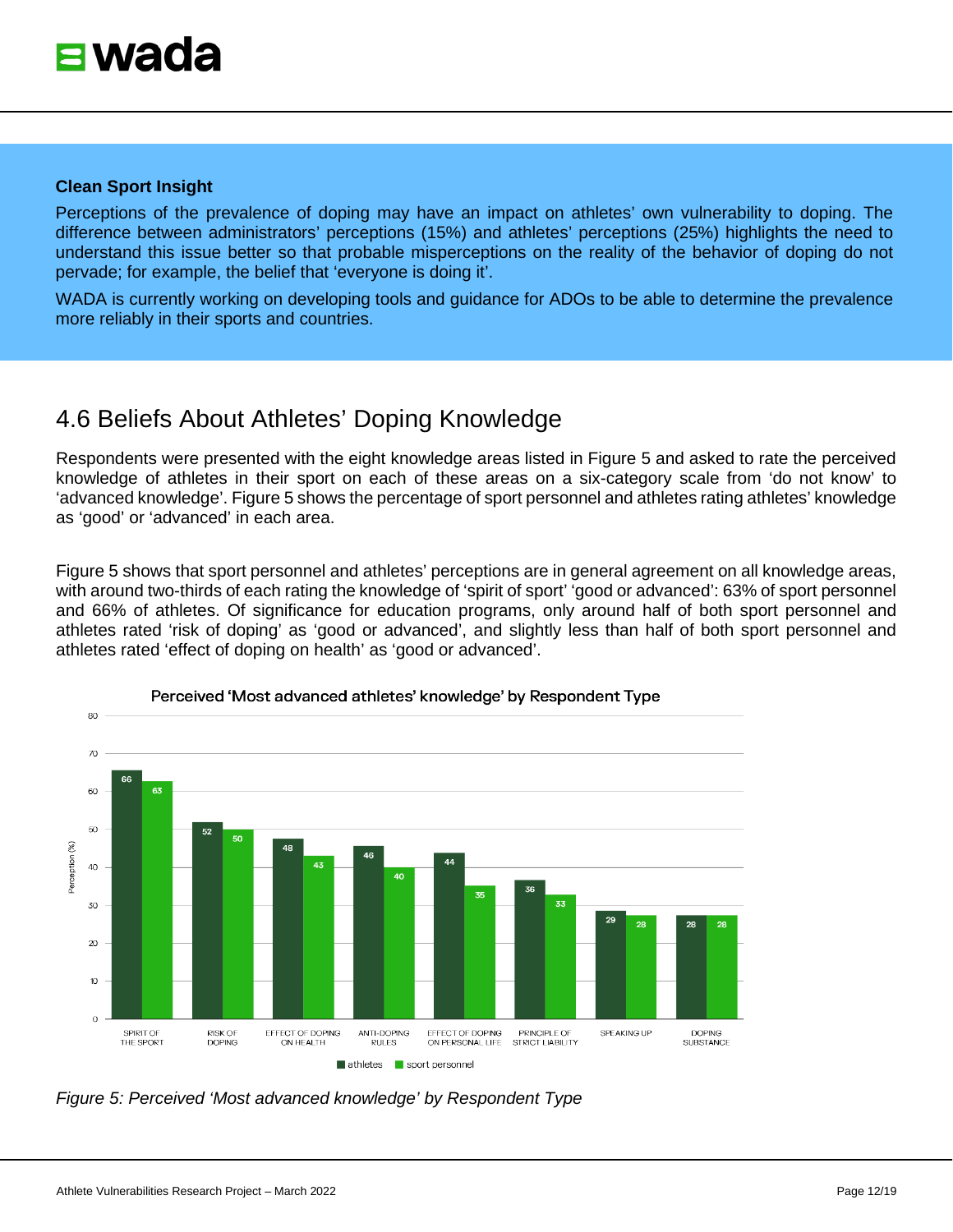<span id="page-12-0"></span>There is a perception that athletes have more knowledge about general concepts and principles of anti-doping like the Spirit of Sport and the risks related to doping, including health consequences, relative to knowledge about rules, substances and specific behaviors like whistleblowing. This is a consideration for ADOs when developing education programs to ensure increased knowledge on all topics and to increase their athletes' ability to transfer this knowledge into their everyday clean sport behaviors.

ADOs should refer to the International Standard for Education (ISE), specifically examining all components of education and also consult with the [Guidelines for Education](https://www.wada-ama.org/en/resources/education-and-prevention/guidelines-for-the-2021-international-standard-for-education-ise) in implementing a comprehensive education program.

## <span id="page-12-1"></span>4.7 Sources of Information About Anti-Doping

Respondents were presented with a list of 13 common sources of information for anti-doping information and asked to choose which three they thought were the most consulted by athletes. WADA, through its website and the ADEL platform was cited as the most consulted source of information.



Perceived Most Consulted Source Of Information By Athletes

*Figure 6: Perceived Most Consulted Source of Information by Athletes*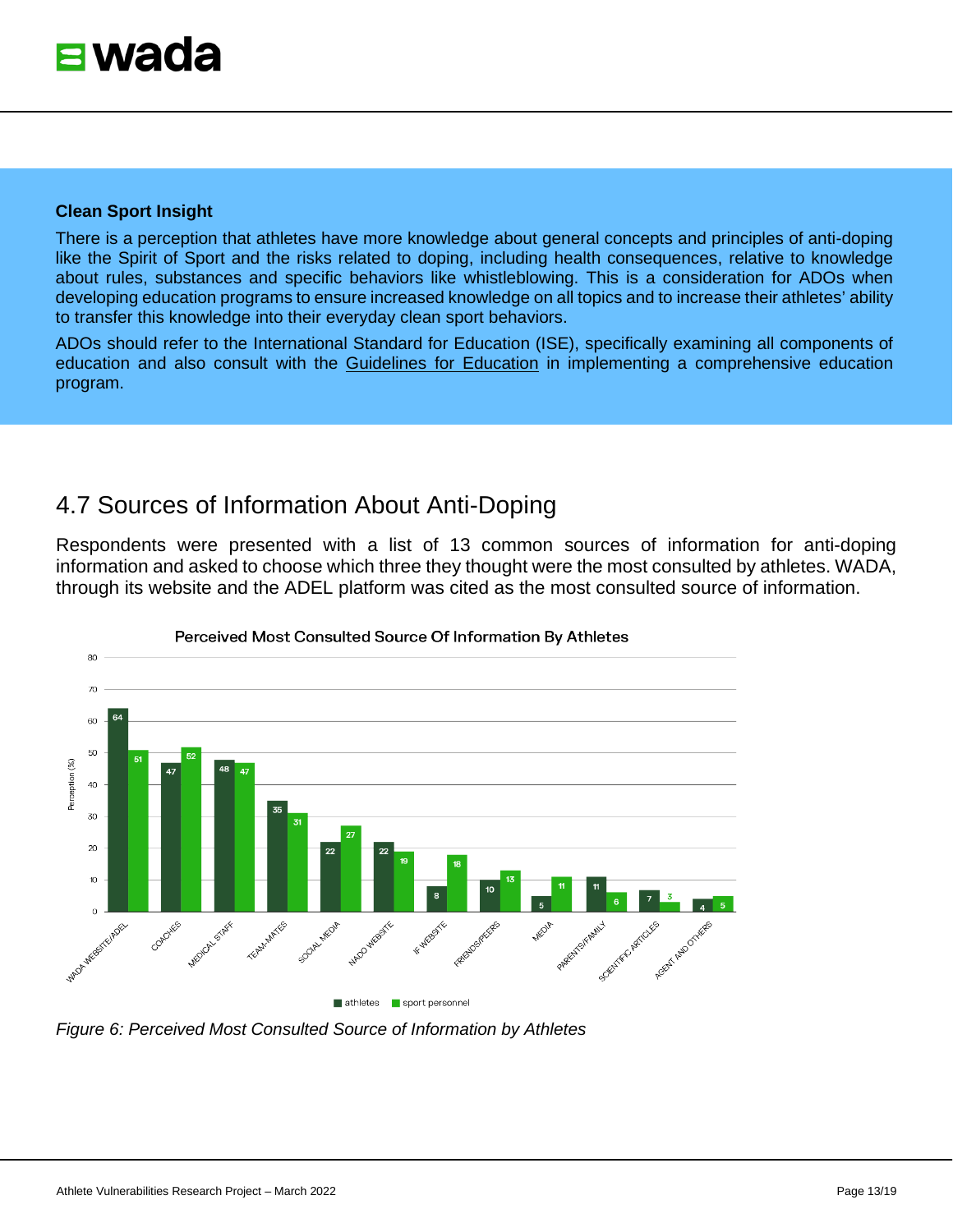WADA was cited as the most common source of information by athletes and second most common by stakeholders. WADA, as a regulator, provides solutions for stakeholders to help inform and educate their athletes but, as a regulator, does not have an ongoing direct relationship with athletes.

Stakeholders rated both the NADO website and IF website as a relatively low source of information. Stakeholders may consider how they present themselves more prominently as an authoritative source of information for athletes or support their stakeholders, like National Federations, to be a reliable source of information considering they are most likely to have the most contact points with athletes. Stakeholders may also consider how they can use WADA resources to help promote themselves with their own athletes. There are a number of co-branding opportunities available to achieve this.

## <span id="page-13-0"></span>4.8 Perceived Most Influential Athlete Support Personnel Along the Athlete Pathway

Respondents were presented with thirteen categories of athlete support personnel and asked to nominate the three they believed were most influential at each of the seven listed stages along the athlete pathway. The thirteen categories, based on definition of ASP in the World Anti-Doping Code, were: Manager, Coach, Trainer, Team Staff, Agent, Media Personnel, Medical Personnel, Parents, Partner/Spouse, Peers, Sport Administrator, Commercial Sponsors and Officials.

Table 1 presents the three personnel most nominated at each stage on the pathway. Table 1 shows that sports personnel (i.e., Coach, Manager and Trainer) are most nominated at the highest stages (International and National), with personal/social connections (i.e., Parents, Partners and Peers) frequently nominated at lower stages. Coaches are clearly the most nominated across all stages.

#### **Clean Sport Insight**

Coaches being so prominent and influential at all stages of an athlete's career also have educational needs that are appropriate to the level of athlete they are coaching. ADOs should consider educational programs for coaches and tailoring information resources to ensure they meet the needs of coaches thus enabling them to provide accurate information and advice to their athletes.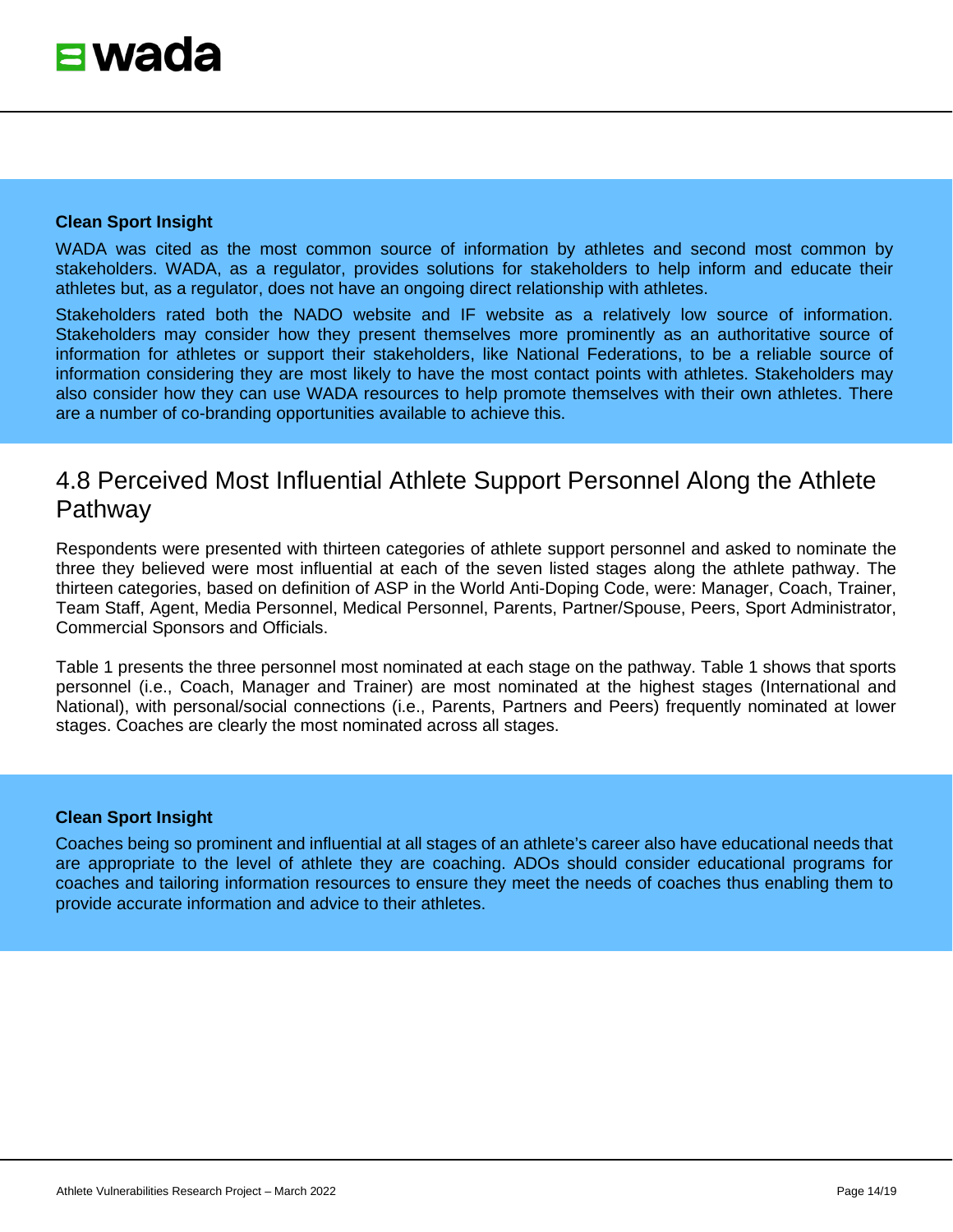| <b>Stages on</b>         | <b>Admin</b><br><b>Leadership</b> | Coach/<br>technical | <b>Medical</b><br>personnel | <b>Athletes</b> |
|--------------------------|-----------------------------------|---------------------|-----------------------------|-----------------|
| athlete pathway          | 162                               | 145                 | 48                          | 219             |
|                          |                                   |                     |                             |                 |
| International level      | Coach                             | Coach               | Coach                       | Coach           |
|                          | Manager                           | Manager             | Trainer                     | Trainer         |
|                          | Trainer                           | Trainer             | Manager                     | Team staff      |
| <b>National level</b>    | Coach                             | Coach               | Coach                       | Coach           |
|                          | Trainer                           | Manager             | Trainer                     | Trainer         |
|                          | Manager                           | Trainer             | Manager                     | Manager         |
| Talented                 | Coach                             | Coach               | Coach                       | Coach           |
|                          | Peers                             | Trainer             | Trainer                     | Parents         |
|                          | Parents                           | Manager             | Manager                     | Manager         |
| Youth                    | $\overline{\mathrm{Coach}}$       | Coach               | Coach                       | Coach           |
|                          | Parents                           | Parents             | Parents                     | Parents         |
|                          | Peers                             | Trainer             | Peers                       | Peers           |
| Children/School<br>sport | Coach                             | Coach               | Parents                     | Parents         |
|                          | Parents                           | Parents             | Coach                       | Coach           |
|                          | Peers                             | Peers               | Peers                       | Peers           |
| Recreational             | Peers                             | Coach               | Peers                       | Coach           |
|                          | Trainer                           | Peers               | Coach                       | Peers           |
|                          | Partner                           | Trainer             | Trainer                     | Parents         |
| <b>Masters</b>           | Coach                             | Coach               | Peers                       | Coach           |
|                          | Peers                             | Peers               | Partner                     | Trainer         |
|                          | Partner                           | Trainer             | Coach                       | Peers           |

*Table 1: Top Three Support Personnel Perceived Most Influential at Each Stage Along Athlete Pathway*

## <span id="page-14-0"></span>4.9 Beliefs About Ways to Support Vulnerable Athletes to Prevent Doping

Respondents were presented with the twelve ways to support athletes vulnerable to doping listed in Figure 7 and asked to select up to three 'best' ways to support vulnerable athletes to prevent doping.

Figure 7 shows that while there are some variations between sport personnel and athletes with respect to these supports, there is overall agreement across all respondent types (and especially sport personnel) that 'education of the athlete' is the single best way to prevent vulnerable athletes from doping: nominated by 84% of sport personnel and 64% of athletes.

'Education of ASP' was selected by 34% of sport personnel and 36% of athletes, and 'education of parents' was selected by 29% of sport personnel but less so by athletes: 22%.

Both psychological and nutritional support were also selected by substantial percentages – and particularly by athletes 37% and 39% respectively (versus 34% and 30% of sport personnel).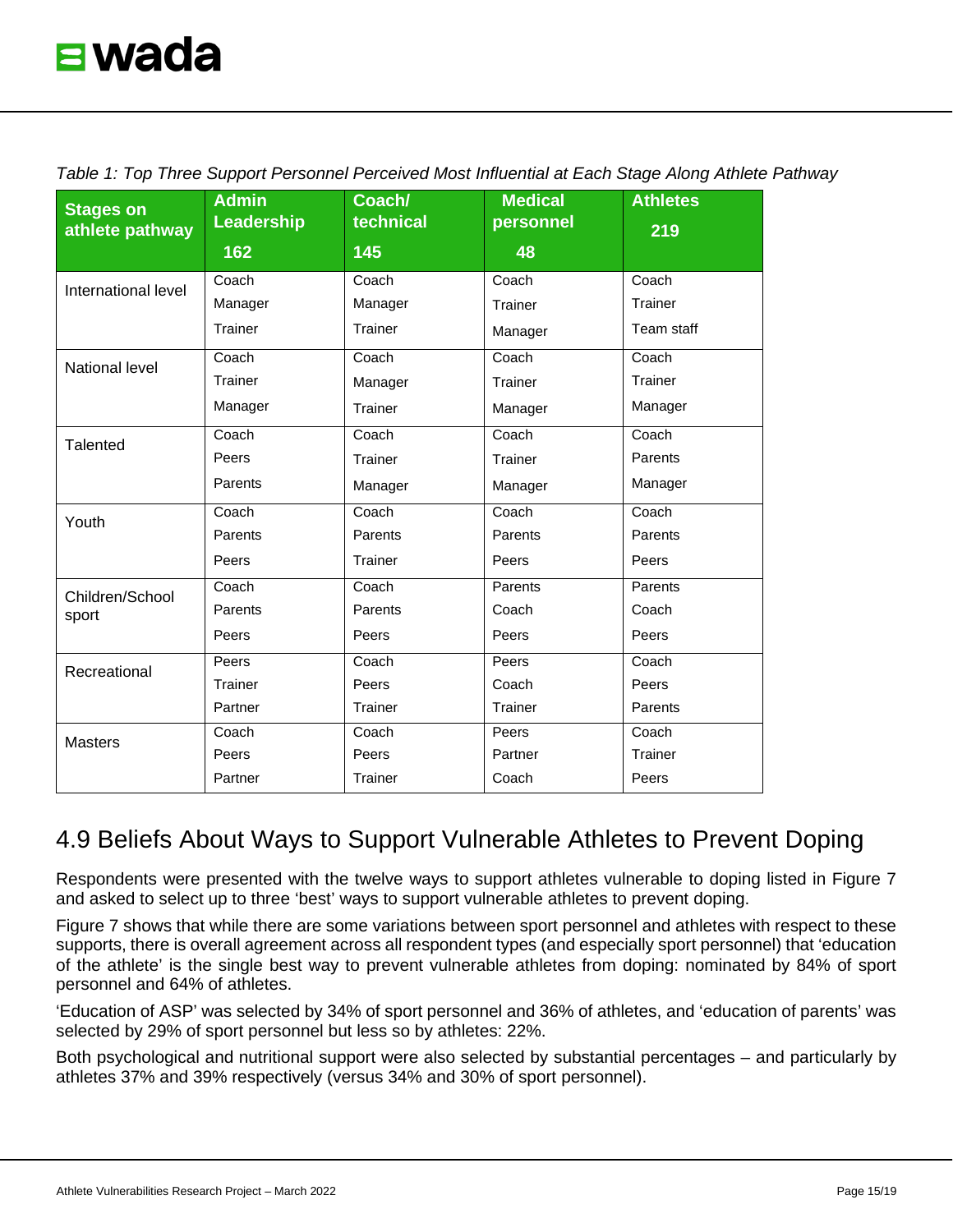



Perceived Best Ways To Support Vulnerable Athletes To Prevent Doping

*Figure 7: Perceived Best Ways to Support Vulnerable Athletes to Prevent Doping*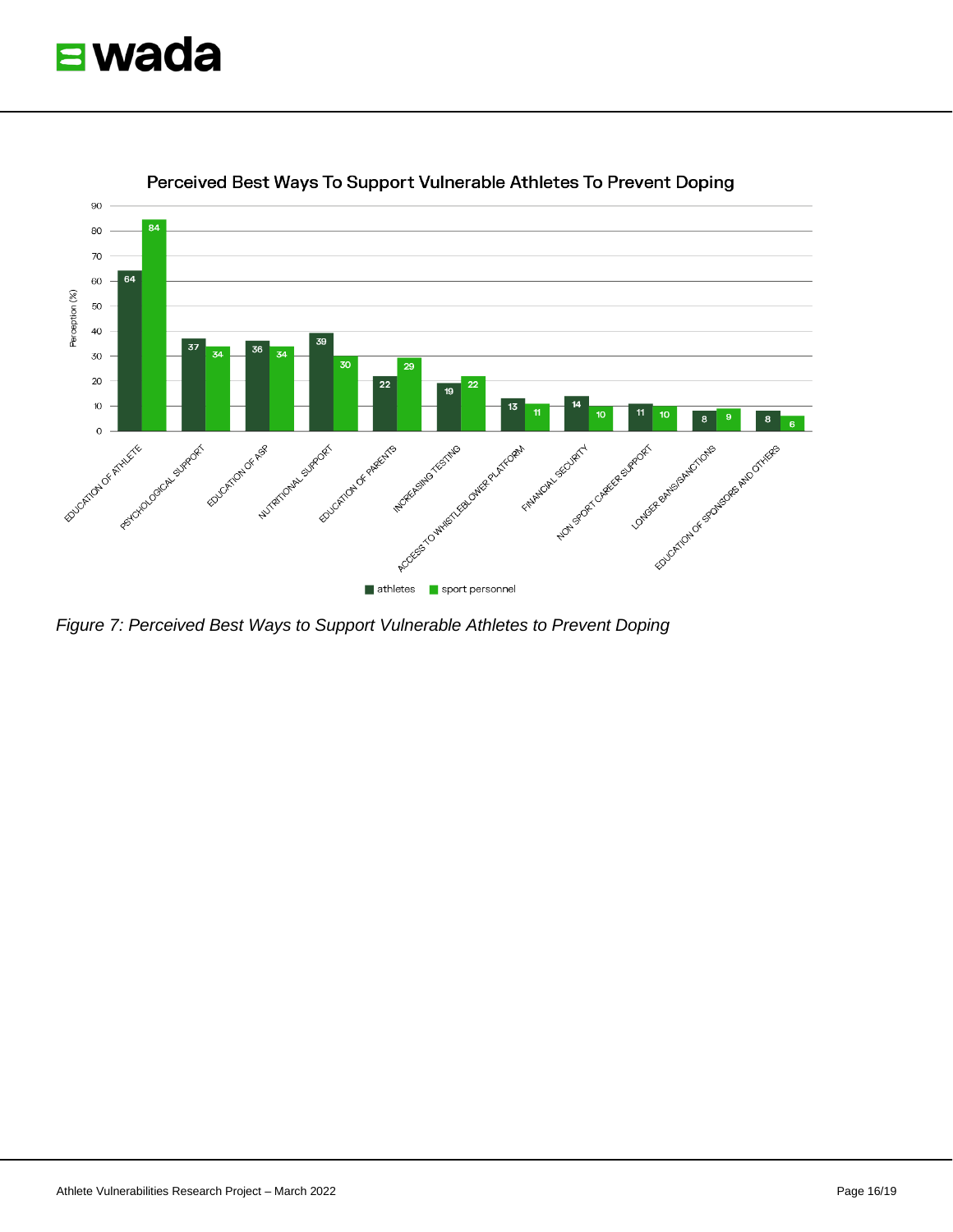# <span id="page-16-0"></span>5. Summary of Major Findings of Preliminary Descriptive Analyses

Overall, these preliminary analyses reveal considerable information about the beliefs of sport personnel across a variety of countries and sports about their athletes with respect to doping vulnerability and related factors. These analyses also reveal insights from athletes of some of these federations on their beliefs about these factors, and hence where athletes and sport personnel have common beliefs and where there are notable differences. This – and subsequent analyses - will further inform how WADA and ADOs can improve interventions, such as education programs for all athlete and ASP groups in general. Some of the major findings are listed below. Elaboration of these and more detailed implications for Education and wider anti-doping programs will be examined further as part of ongoing research in this area, including the refinement of the questionnaire in order to be made available to sport personnel to conduct their own follow-up research for comparison.

- Of the 35 risk factors for doping revealed in the literature review, this survey identified the nine factors nominated by both sport personnel and athletes as 'most important'. These indicate that anti-doping education efforts need to cover a broad range of topics. A major point of difference between sport personnel and athletes was that 'nutritional supplements' was considered the most important by sport personnel with almost 50% nominating this factor, whereas it was the  $6<sup>th</sup>$  most frequently nominated factor by athletes and was nominated by just under 20%.
- Not unexpectedly, both sport personnel and athletes believed that the risk of doping was highest for both male and female athletes at the International level, with the National level next highest. Respondents considered the risk for males higher than that for females at all stages.
- Of the nine motivations for doping presented to respondents, significant percentages of both sport personnel and athletes rated each of these as 'relevant' for athletes in their sport. This reinforces that Education programs need to include a broad curriculum and ensure that all relevant risk factors and motivations are covered.
- With respect to beliefs about athletes' knowledge of doping, substantial percentages (50% 66%) of both sport personnel and athletes considered athletes have 'good or advanced' knowledge of some of the eight topics they were asked about (e.g., 'Spirit of Sport' and 'risk of doping'), but topics such as 'doping substances' and 'speaking up' had far lower endorsements (28-29%).
- Consistent with findings in the literature and in the public domain, athlete support personnel considered to have the most influence on athletes at all stages of the pathway were Coaches, Managers and Trainers, with Coaches ranked first by most respondents for most stages. Nevertheless, social groups (parents, peers, partners) were considered influential at earlier stages, and hence all should be included in education programs.
- Of the eleven presented ways to support athletes vulnerable to doping, 'Education' was nominated significantly more than all other ways by both sport personnel (84%) and athletes (64%). Several other ways were nominated by substantial percentages (e.g., psychological support, education of ASP, and nutritional support – 30-39%), indicating that vulnerable athlete support should cover a variety of areas.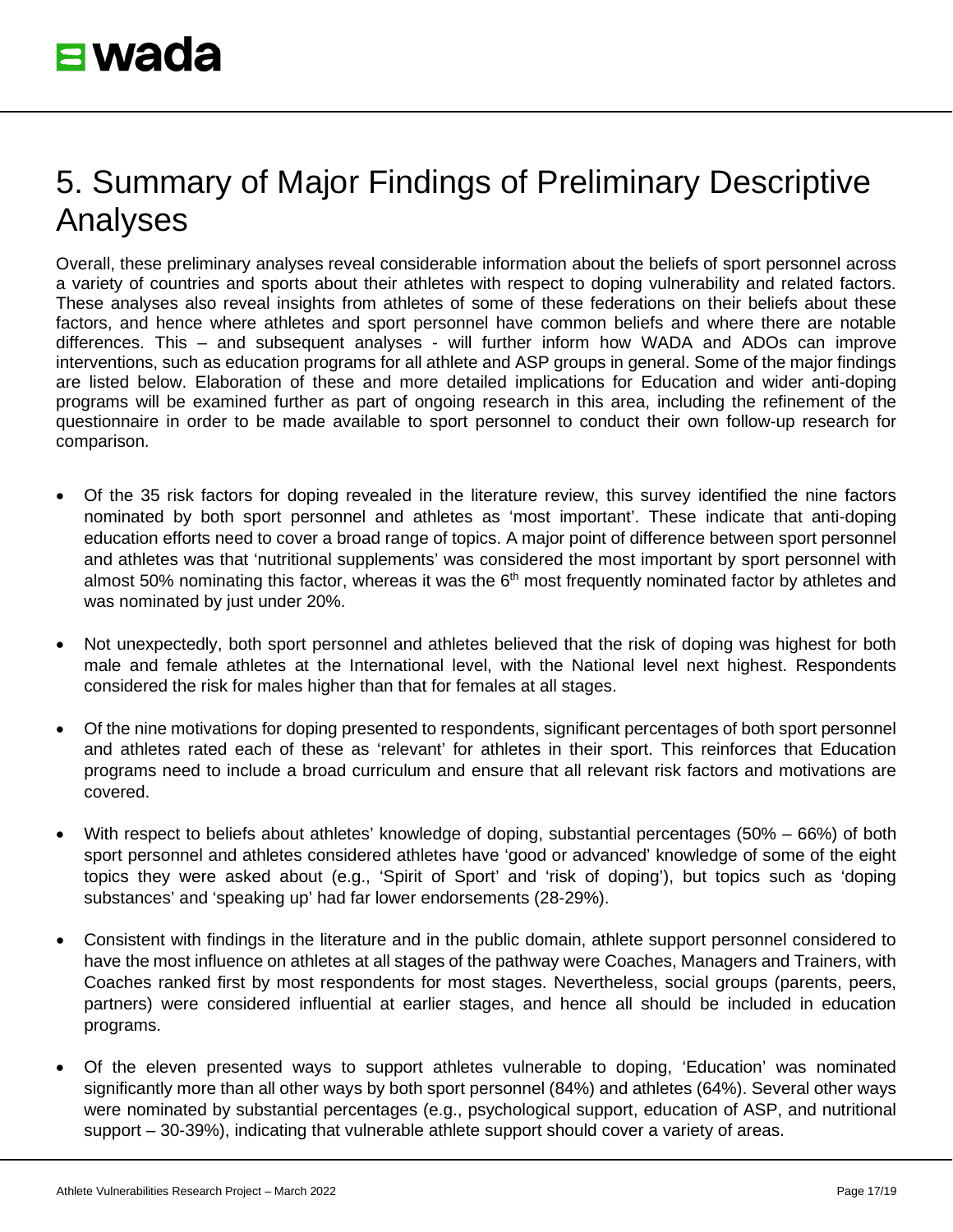<span id="page-17-0"></span>• Overall, and subject to ongoing analyses of the data, these data confirm that education programs covering a broad range of areas (including both knowledge and skills) are seen to be not only desirable but necessary by both sport personnel and athletes.

# 6. What is Next? – Phase 2 of the Athlete Vulnerabilities Project

This descriptive report outlines the results of the first phase of the research project which aimed to understand the subject matter better and to survey IF and NF personnel on their perceptions of athlete vulnerabilities in their sport.

Now that the preliminary analyses are complete, a more detailed examination of the sample and implications will be conducted to close out Phase 1 of the project.

Overall, the project will work towards the objective set out in WADA's Strategic Plan of 'identifying vulnerable athlete groups to connect, support and recommend appropriate interventions'. WADA's SSR Strategy is also aligned with this objective and will continue to support initiatives and projects in the area through to 2024 at least.

Phase 2 of the project will involve looking specifically at a sport-by-sport profile of athlete vulnerabilities (for high risk/Tier one sports and where sufficient data exists or can be gathered) in order to have a more nuanced view of this topic and useful educational intelligence for sport federations to be in a more informed position to support vulnerable athletes. WADA will continue to work with l'Université de Sherbrooke on Phase 2 of this research, investing in a PhD-level study.

As athlete vulnerabilities are also aligned with the research priorities of the WADA SSR Grant Program, projects will continue to be accepted and considered for funding to examine this topic further. Researchers and ADOs can find out more about the Grant Program at [www.wada-ama.org/en/social-science-research](http://www.wada-ama.org/en/social-science-research) including seeing live projects that are currently investigating this topic.

WADA will also continue to raise awareness of the topic of Athlete Vulnerabilities through different mediums and channels such as conferences, webinars and the development of resources.

Ultimately, focusing on athlete vulnerabilities is about recognizing that **athletes start in sport clean**, with the vast majority intending to compete clean throughout their careers. There may, however, be circumstances and environmental factors that can increase an athlete's vulnerability to dope at different stages in their career. Recognizing these 'pressure points', spotting 'red flags' when athletes are struggling or not coping, and providing the necessary support is in line with WADA and the World Anti-Doping Code's fundamental purpose to protect athletes and work towards the prevention of doping.